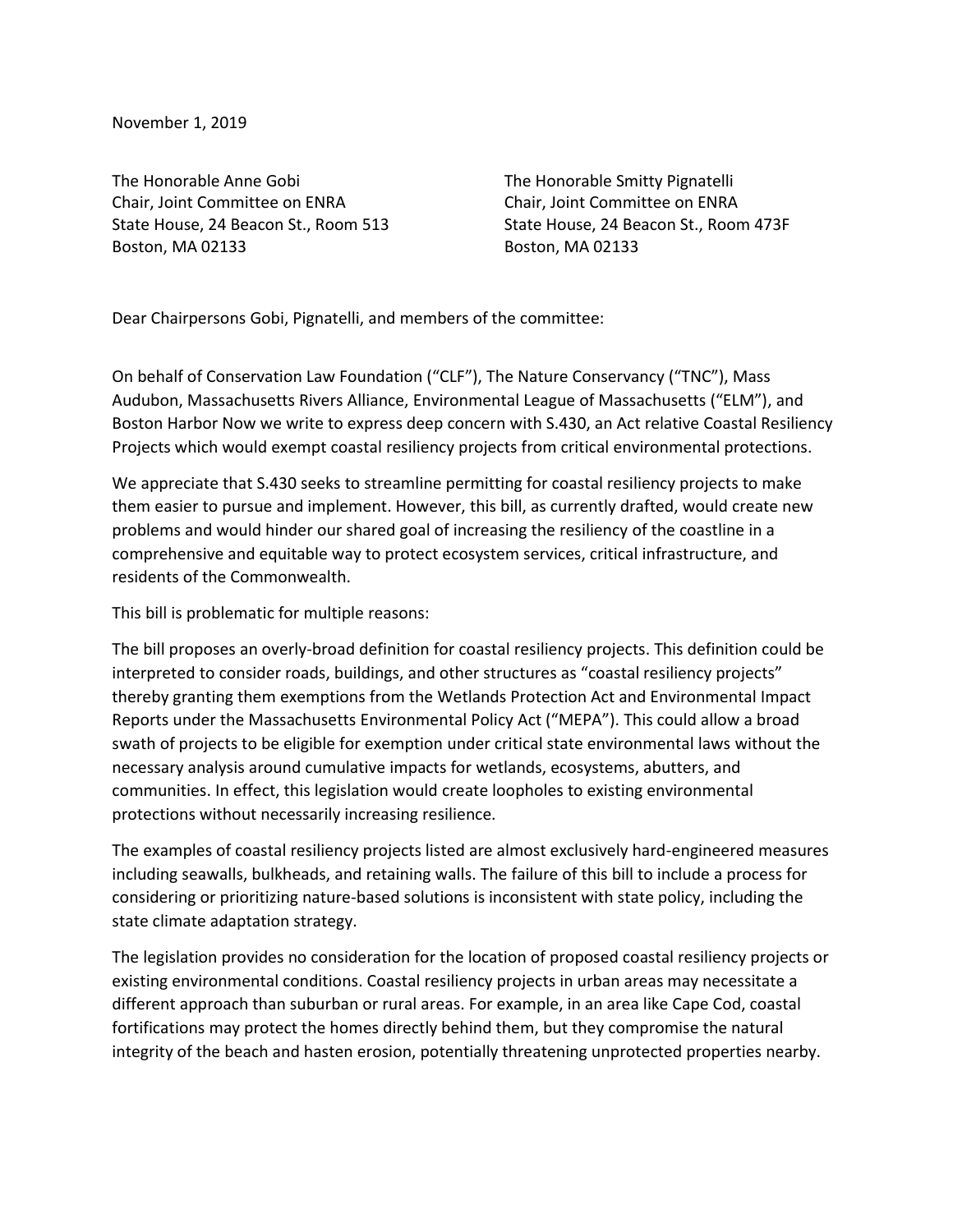Also, the bill does not distinguish based on the scale of coastal resiliency projects or ownership. This bill would allow individual homeowners and property owners to reinforce their properties, potentially at the expense of their neighbors and greater ecosystem services, to protect a private investment. Projects undertaken by state and local governments and those designed to provide neighborhood-wide or district-wide protections are often more valuable and advantageous than a piecemeal approach of individual seawalls and bulkheads.

Moreover, walling off our coastline with stone and concrete could decrease our ability to be resilient in the face of climate change as it can inhibit the normal functioning of our natural resources. It would also allow for coastal fortification to protect new development in currently undeveloped areas. This is contrary to the Commonwealth's goals to facilitate responsible and reasonable development.

This bill could unintentionally set up a regime for an unequal distribution of benefits. In particular, residents who are disproportionately impacted by the effects of climate change, including historically marginalized communities, have fewer resources or political access to protect their neighborhoods, the ecosystem, or natural resources. Massachusetts residents need mechanisms that promote more equitable distribution of resources for climate resilience in the Commonwealth, not legislation that helps cement inequity.

Finally, we believe there are alternatives to this bill that should be pursued that could provide solutions to permitting for coastal resiliency projects to make them easier to pursue and implement. First, the Massachusetts Hazard Mitigation and Climate Adaptation Plan (SHMCAP) released in fall of 2018 recommends making changes to coastal regulations and policies that would incorporate the latest climate science and remove barriers to using nature-based solutions. Our organizations provided constructive input on SHMCAP and plan to participate in regulatory processes. Second, we are open to the idea of amending statute to achieve our goals.

Thank you for your consideration and recommend that you do not vote S.430 out of committee.

Sincerely,

Deanna Moran Director, Environmental Planning Conservation Law Foundation

Steve Long Director of Government Relations The Nature Conservancy

Nancy Goodman Vice President for Policy Environmental League of Massachusetts